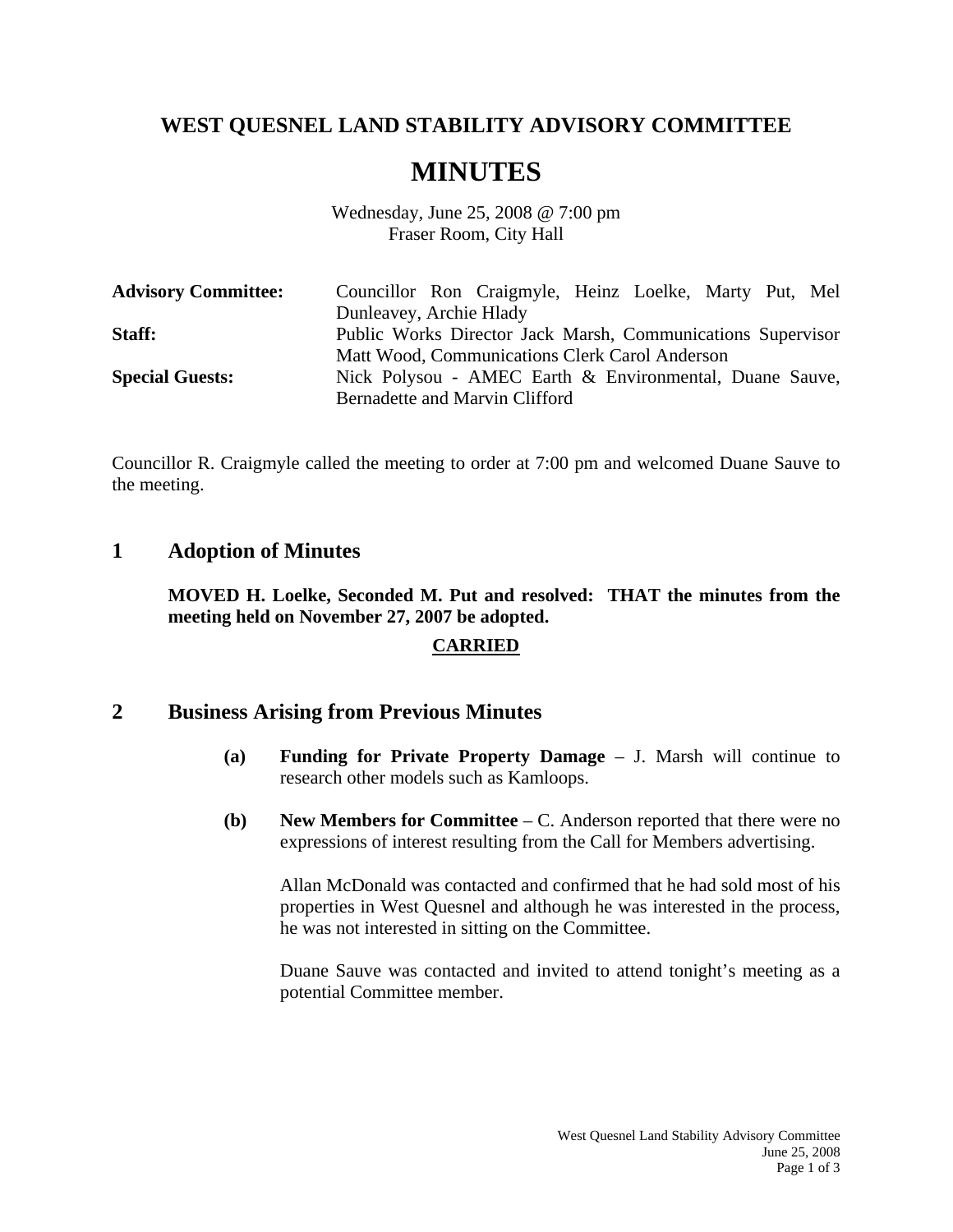## **3 New Business**

**(a) Presentation of Trial Dewatering Study** – N. Polysou provided an indepth power point presentation and update on the 2008 Geotechnical Work Plan including the 2008 Geotechnical Work Plan Summary, Trial Dewatering Program Results, Ongoing Monitoring, and Next Steps.

 In short, N. Polysou called the Trial Dewatering Program successful. AMEC Earth and Environmental is in the process of completing the Water Balance Calculation and would then proceed with the Design and Estimate for a Full Scale Dewatering Program and the Installation of the Full Scale Dewatering Program as Phase I.

 J. Marsh is hopeful that the government will provide some bridge funding to implement the Full Scale Dewatering Program once they have reviewed the results of the Trial documentation. He and members of City Council met with the Premier earlier in the week to informally confirm the results of the program. The Trial Dewatering Program Results have already been forwarded to the government and the Water Balance Calculation report will follow as soon as it is available.

 Discussion regarding the long term. N. Polysou noted that there was a target water level they were trying to reach and indicated that the wells would have to remain in the ground after that target is reached.

 Further discussion on the character of ponds in the area and the rules and regulations surrounding their existence. Further research will be required. Old wells in the area also need to be researched. It would be extremely helpful if residents came forward and revealed any information or history regarding these wells.

 H. Loelke suggested that J. Marsh contact Mr. Steines (on Pierce Street) at 992-7827 regarding his sump pump.

**(b) Public Information** – A one page Special Edition Q City News will be mailed out to all residents containing information on the results of the Trial Dewatering Program and next steps by the City.

 An Open House will be scheduled after the final design of the Full Scale Dewatering Program is complete.

**(c) Next Steps** – Funds provided by the City in this budget total \$265,000, enough to finish the Water Balance Calculation. Another \$100,000 has been requested from the government as bridge funding to complete the 2008 Geotechnical Work Plan which includes the Design and Estimate for a Full Scale Dewatering Program.